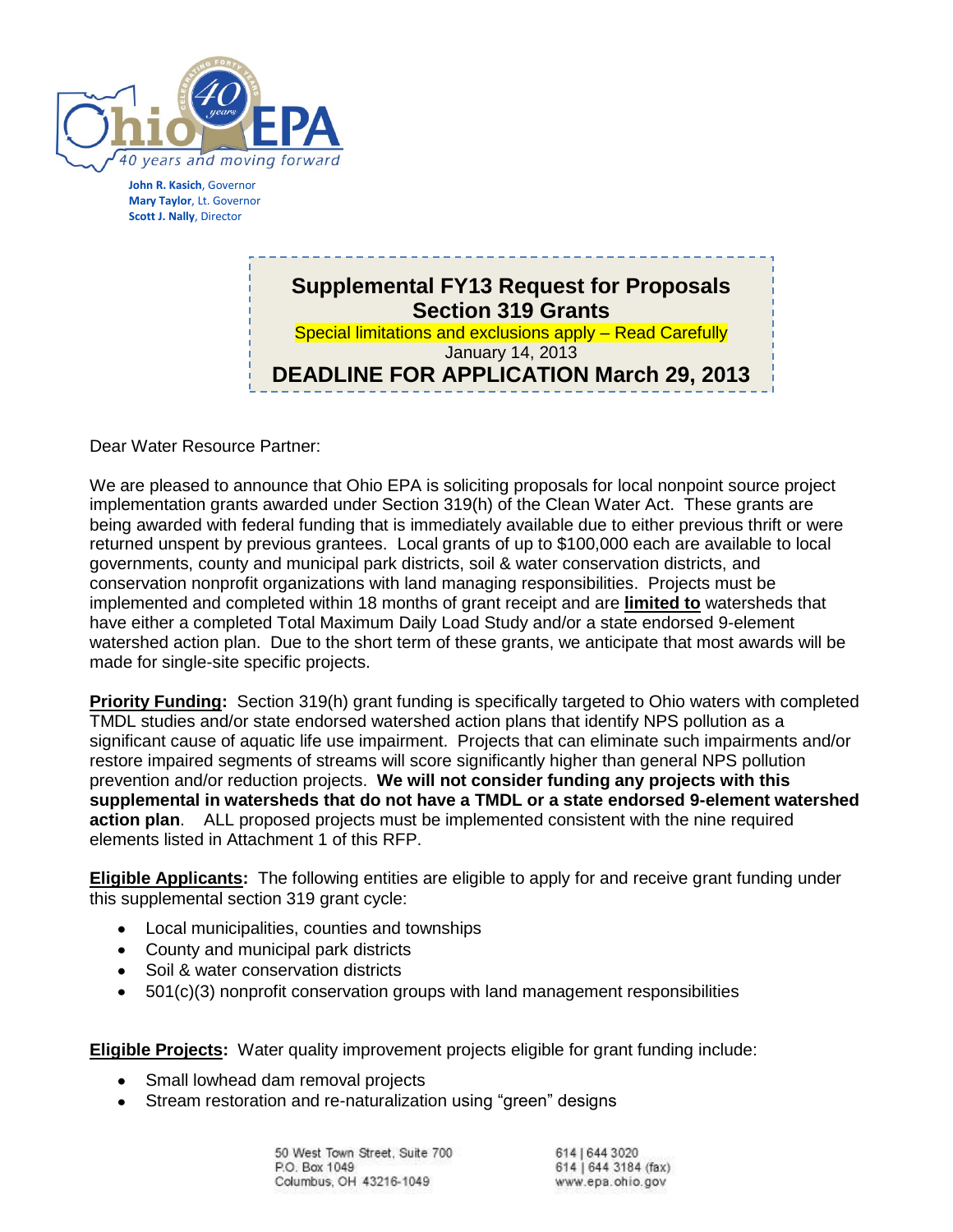- Riparian restoration and protection such as streambank stabilization using "green" designs
- Wetland restoration and protection
- Innovative stormwater demonstration projects

Additional details regarding projects that are eligible under this supplemental RFP are included on page 3 of this Request for Proposals.

All grants awarded under this supplemental RFP will be done so following a competitive process. Projects **MUST** demonstrate the following **at the time of application**:

- Readiness to proceed.
- Local commitment of match equaling 40% of total project costs
- Site-specific information or a specifically defined area of focus.
- Projects will be proposed on public property within authority of the applicant
- Consistency with an approved TMDL and/or a 9-element state endorsed watershed action plan.
- Evidence that successful completion will result in the improvement of riparian or in-stream habitat and water quality conditions.
- Allowable, appropriate and reasonable project costs.
- Applicant must demonstrate the appropriate authority and expertise to successfully complete the project.

**Grant Amounts and Local Match Requirements:** Applicants may request up to \$100,000 in supplemental section 319(h) grant funding. Applicants demonstrating thrift and cost efficiencies will score higher during the review. Applicants must provide a local match of at least 40% of the total project costs. For example, if total project costs are \$100,000 then applicants may not request more than \$60,000 in grant funds.

**Grant Terms & Requirements: These supplemental section 319 sub-grants will be awarded for ONLY a two-year period**. Successful applicants will be required to execute a formal grant agreement with Ohio EPA and projects must be completed within the two-year grant year period—there are no opportunities to extend a grant agreement with these projects. Be sure you can complete the project in time allotted before submitting an application. *Projects that are "shovel-ready" and will complete all scheduled activities within the first 12-months will receive significantly higher consideration.*

**Public Outreach Requirements:** Applications for these grants must support their local project with public awareness activities such as public meetings, project tours, signs, newsletters and fact sheets. Costs associated with project-specific public outreach activities are eligible as a cost component of a grant, but may not exceed five percent (5%) of total project costs. *General nonpoint source pollution or environmental education and outreach activities OR equipment such as computers, projectors, etc. are NOT eligible for this supplemental grant cycle.*

# **Sample Project Listing**

A listing of the types of eligible projects for Supplemental Section 319 grants funding follows: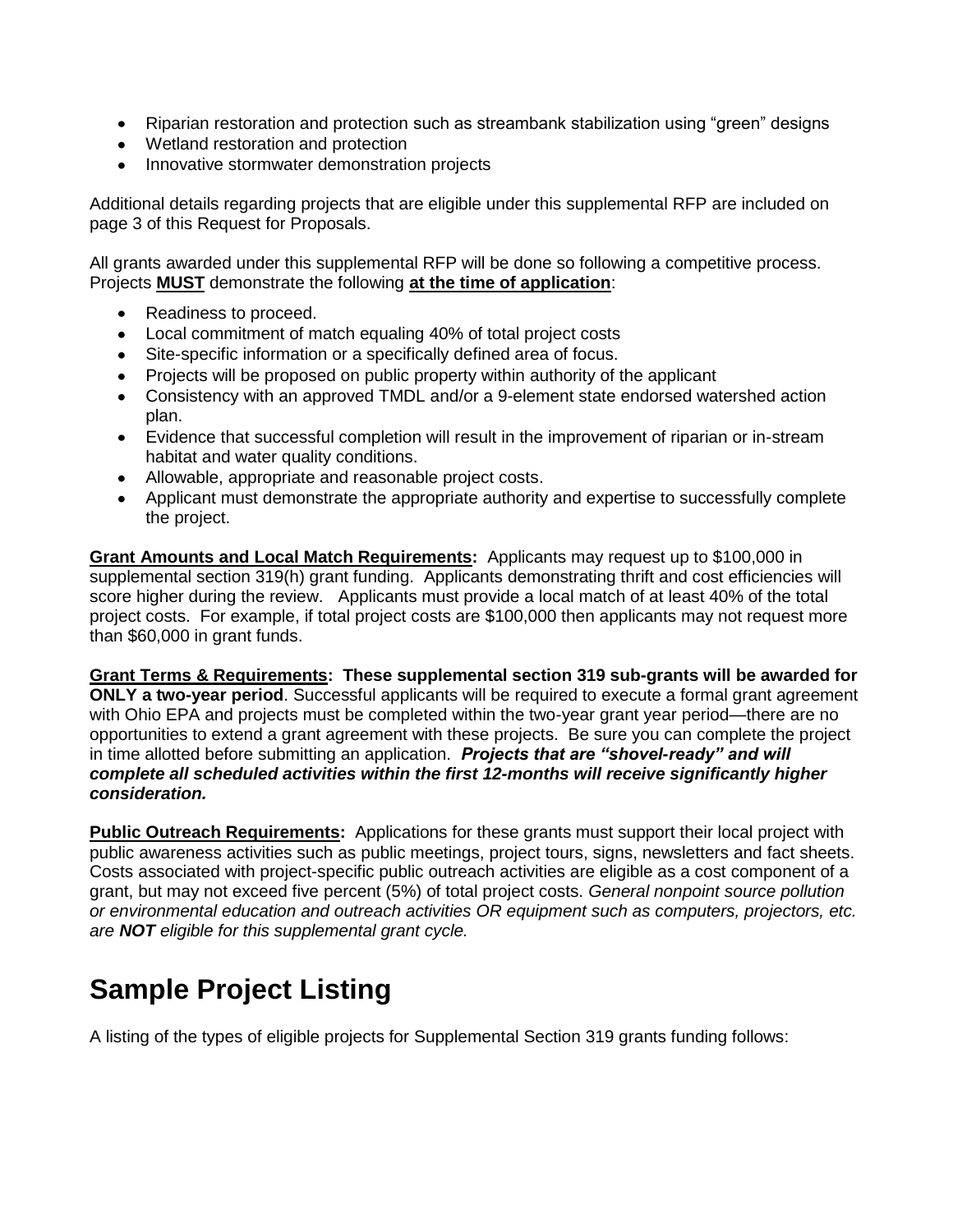#### **Stream Restoration and/or Re-naturalization Projects**

Ohio EPA is encouraging applications for stream restoration or re-naturalization projects that reestablish in-stream habitat, natural flow conditions and stable morphological conditions. Eligible projects include, but are not limited to:

- Natural stream channel restoration
- Stream bank stabilization, using green materials and designs. *Rip-rap is prohibited*.
- Converting traditional drainage ditches to over-wide channels
- Levee/dike removal or modification to reconnect streams to flood plain areas
- Small lowhead dam removal
- In-stream habitat restoration
- Other projects that restore natural stream ecology, morphology and flow

Stream restoration projects will receive a higher score when restored areas are protected with conservation easements and/or other riparian protection measures such as riparian ordinances. Any easements acquired using grant funding must be consistent with provisions of Ohio Revised Code Section 5301.67(A). *Logjam removals and similar types of projects are NOT ELIGIBLE for section 319(h) projects.*

#### **Riparian Restoration Projects**

Ohio EPA is also encouraging applications for projects that propose to restore and protect high quality riparian areas along high quality streams and/or to restore impacted riparian areas along impaired streams. Eligible projects include, but are not limited to the following:

- Riparian plantings using native hardwood tree and shrub species
- Riparian wetland restoration
- Invasive species management in riparian forested areas
- Acquisition of riparian conservation easements on high quality streams
- Floodplain re-naturalization projects
- Levee/dike removal or modification to reconnect streams to flood plain areas

### **Innovative Storm Water Demonstration Projects**

Uncontrolled runoff from storm events may be a serious contributor of nonpoint source pollutants to some of Ohio's streams. Many urban areas in Ohio are required to regulate and/or manage storm water flow and do so under storm water permits issued by Ohio EPA. *(Grants may not be used to implement any activities required under storm water or as mitigation for other permits such as those issued under section 401 of the Clean Water Act).* Recent trends in storm water management have identified innovative practices and techniques that are showing promise in the management of storm water. Ohio EPA is interested in promoting these practices by funding **HIGHLY VISIBLE** local projects that demonstrate these innovative storm water management practices. Eligible projects include, but are not limited to the following:

- Retrofitting public commons or parking areas with permeable pavement or pavers
- Installing small scale green roofs on public buildings
- Installing bio-filtration islands and/or vegetated retention structures such as large public rain gardens\* or large infiltration planting areas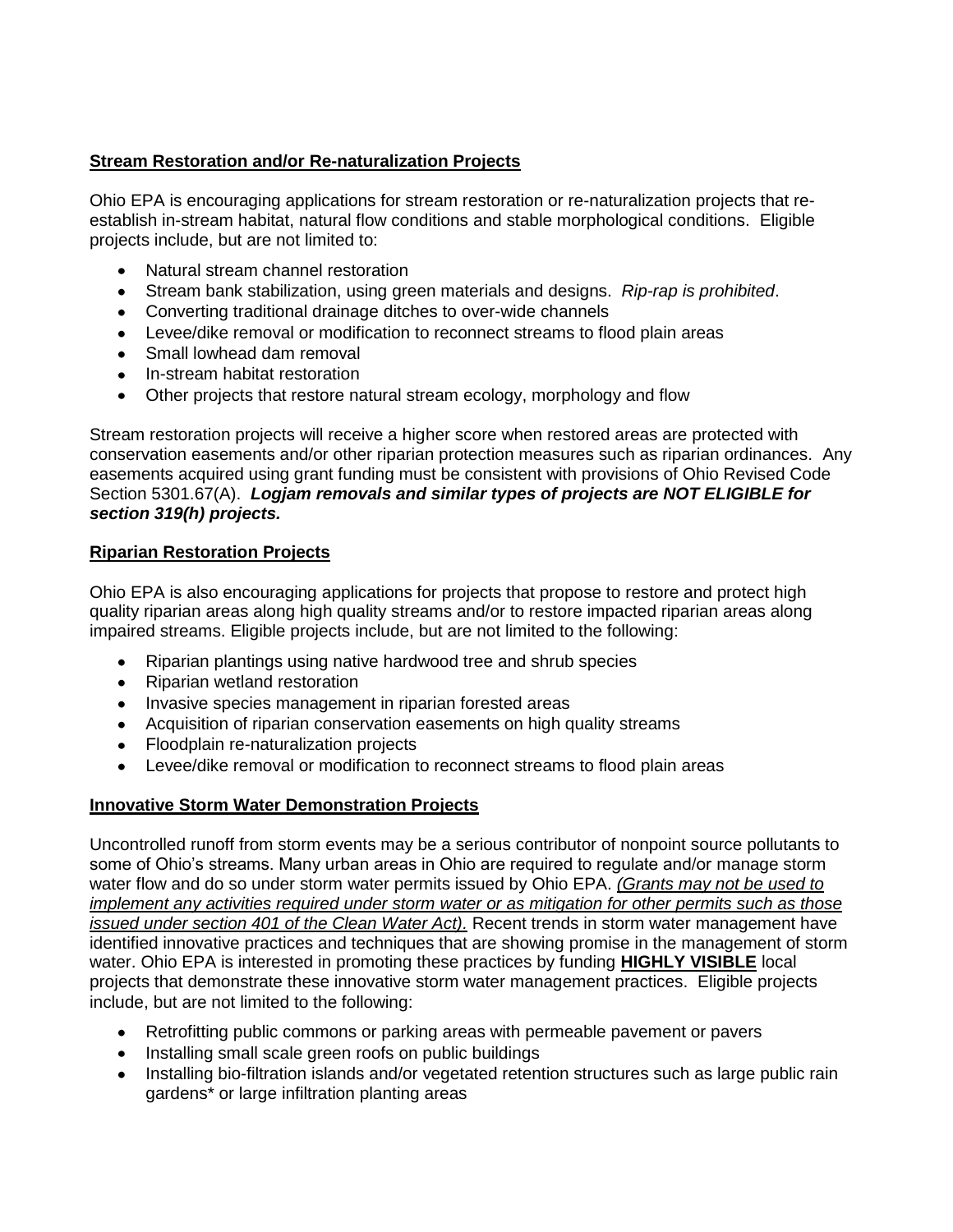- Installing passive "treatment trains" combining multiple BMPs such as pocket wetlands, biofiltration islands and others
- Constructing storm water treatment wetlands
- Constructing rainwater harvesting and reuse systems on public buildings or facilities
- Other practices designed to demonstrate innovative management of storm water flows

*Projects that are completed at highly visible public facilities such as city halls, heavily visited public parks and other areas where projects may help to educate the public and others on alternatives to traditional stormwater management will score considerably higher than projects that are proposed in areas that are not generally accessible by the public.*

*\*Supplemental Section 319(h) grant funding may not be used for projects such as rain gardens, rain barrels or others conducted on lands owned by private for-profit businesses and/or individual homeowners. GRANT FUNDS MAY NOT BE USED FOR STORMWATER PROJECTS WITHIN AREAS THAT EXPERIENCE COMBINED SEWER OVERFLOWS.*

#### **Wetland Restoration and/or Re-naturalization**

Wetland areas play a critical role in effectively filtering nonpoint source pollutants/nutrients. We are particularly interested in funding projects that protect or restore existing wetland areas that are currently being degraded by land uses such as farming, mowing or active development. Eligible wetland projects include but are not limited to the following:

- Restoring historical wetland areas that have been converted to farmland or other uses
- Replanting impacted wetland areas with native plants, tree and shrubs species

*Projects proposing the removal of invasive species as the primary restoration method are not eligible for grant funding. Invasive species removal may ONLY be completed with grant or matching funds when done coincidental to construction activities.*

*Grant funding may NOT be used for the* construction *of highly engineered wetlands such as those requiring the use of pumps or other mechanical features.*

# **Ineligible Projects**

The following activities are not eligible for the supplemental section 319(h) grants cycle. Please read carefully since special rules and exemptions apply for this RFP only:

- 1. Home sewage treatment system repair and/or replacement projects
- 2. Projects that propose to acquire property
- 3. Acid Mine Drainage abatement and Abandoned Mine Land reclamation
- 4. Logjam removal projects and/or drainage ditch maintenance or management
- 5. ONLY under this supplemental Request for Proposals (RFP) and grant cycle, agricultural projects involving cost-share BMPs with multiple landowners. *The limited time available for implementation makes this cycle of grants particularly unfit for cost-share projects with multiple landowners.*
- 6. Projects required under enforcement order or an enforcement-required supplemental enforcement project, or required as mitigation under regulatory programs such as Section 401 permits, NPDES permits or Permits to Install
- 7. Any project that is part of an approved nutrient trading program. Nutrient trading projects in general are not eligible for consideration under the Section 319 program.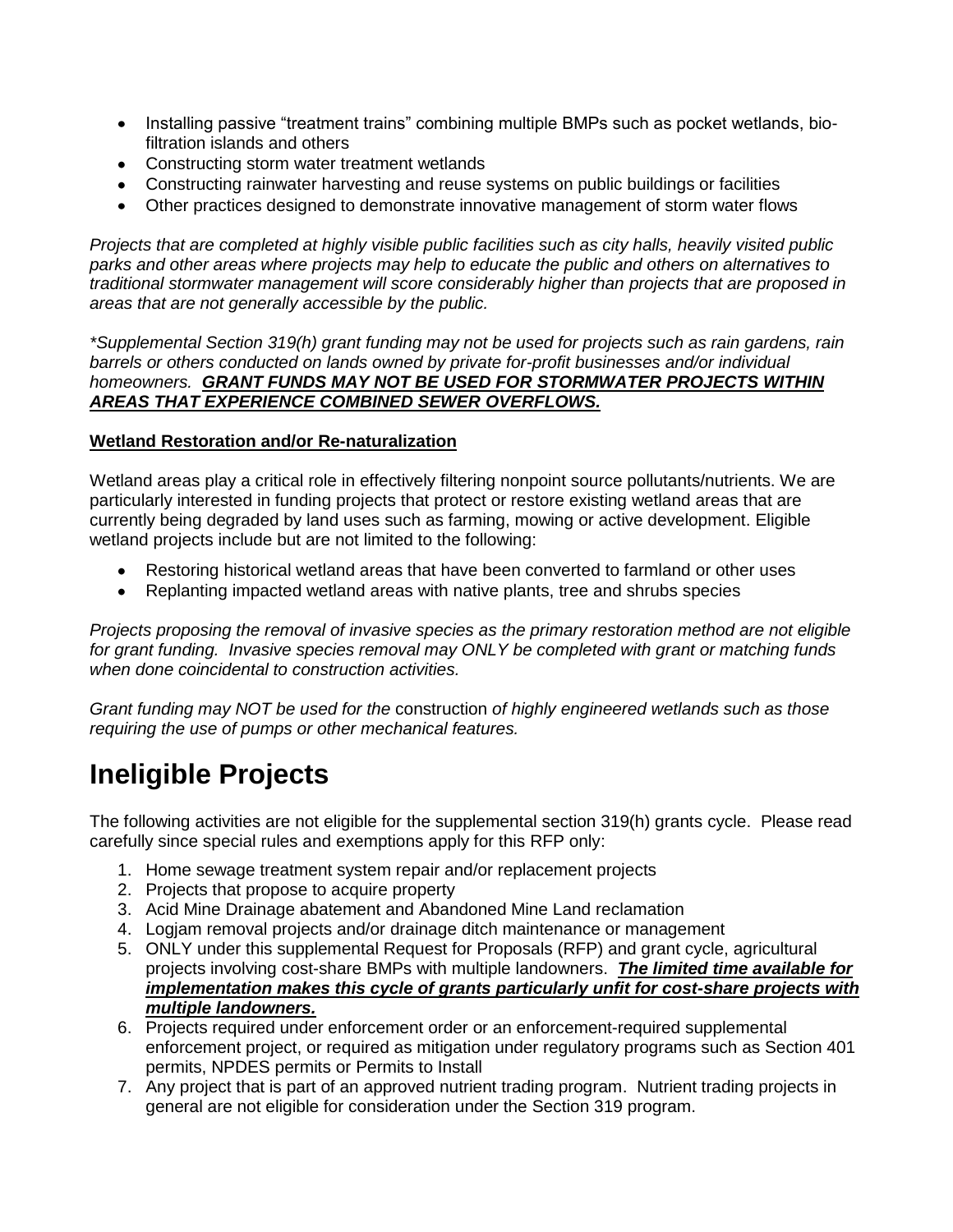- 8. Projects that are proposed to be implemented in areas subject to Combined Sewer Overflows.
- 9. Projects that propose best management practices (BMPs) or "end-of-pipe treatments" which
- are either required or expected to be required under an NPDES permit or a Permit to Install
- 10. Projects required under Phase 1 or Phase 2 NPDES storm water compliance efforts
- 11. Research or monitoring activities
- 12. *This supplemental* g*rant funding is not available for projects being completed on private property*.

### **Application Deadline & Review Procedures**

#### *The deadline for submitting applications for this supplemental grant cycle is March 29th, 2013*.

Applications must be complete and postmarked by the above date to be considered for funding. Applications postmarked (or hand-delivered) after this date will be returned to the applicant without further consideration. Please submit three (3) copies of the complete application with original (blue ink) signatures and one (1) copy of the application in Microsoft Word format and any project site photos or design drawings on a CD. Completed applications may be mailed or delivered to:

> Ohio Environmental Protection Agency Division of Surface Water Attn: Russ Gibson, NPS Program Manager 50 West Town Street, Suite 700 Columbus, Ohio 43216-1049

Upon receipt, all grant applications will be reviewed for completeness, technical merit and adherence to the section 319(h) grant criteria. Applications found to be administratively complete will undergo a comprehensive review using criteria designed to evaluate and score the following:

- Environmental results likely to be achieved
- Applicability to the TMDL report and/or local watershed planning efforts
- Overall effectiveness of the project
- Feasibility of completing the proposed project in a timely manner
- Applicant's capability to administer federal grant funds
- Project's readiness to proceed
- The project includes a site specific location
- The long term benefits of the project
- The cost effectiveness of the project and
- Existing environmental quality and restorability of the watershed
- Project specific educational and outreach activities

In addition to the above general criteria that are applicable to all applicants, projects also will be evaluated using specific technical criteria developed for the specific type of proposed project.

Upon completion of all reviews, applications will be ranked according to their review scores and recommendations for funding will be developed based upon this ranking. Funding decisions will be made by the Director of Ohio EPA with grant awards likely to be made by May 1, 2013. Successful applicants will be required to execute a formal grant agreement and adhere to all requirements of the Section 319(h) grants program.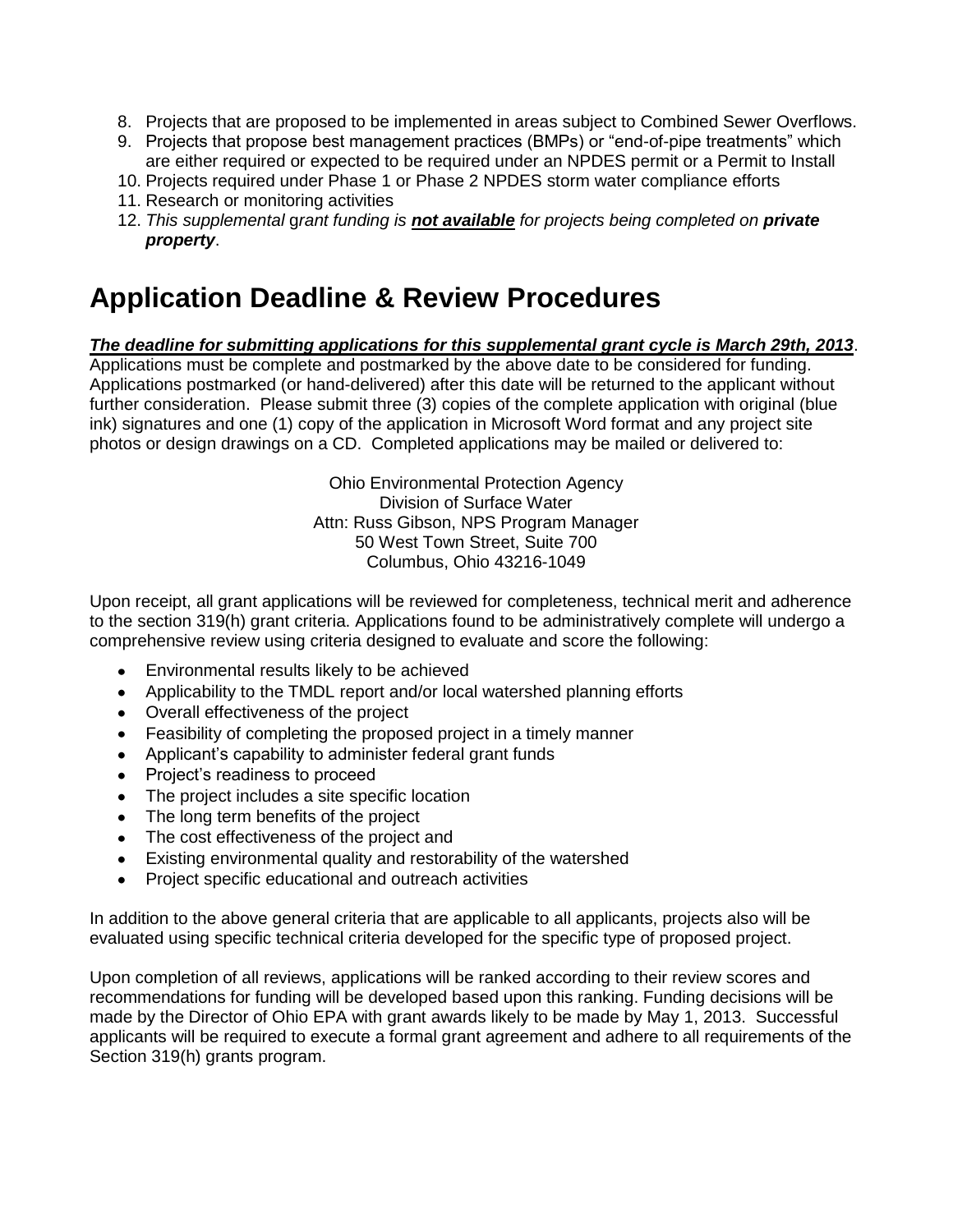## **Application Materials and Technical Assistance**

Interested parties should use the supplemental 2013 Section 319 grant applications and forms that are available at the Ohio EPA, Division of Surface Water (DSW) homepage located at [www.epa.ohio.gov/dsw/nps/index.aspx.](http://www.epa.ohio.gov/dsw/nps/index.aspx)

We appreciate your interest and look forward to working with you to help Ohio meet important water quality goals. If after reviewing this information you require additional assistance or have questions, please do not hesitate to contact Martha Spurbeck, Grants Administrator at 614-644-2869 or Russ Gibson, NPS Program Manager at 614-644-2020.

Sincerely,

George Elmaraghy

George Elmaraghy, P.E., Chief Division of Surface Water